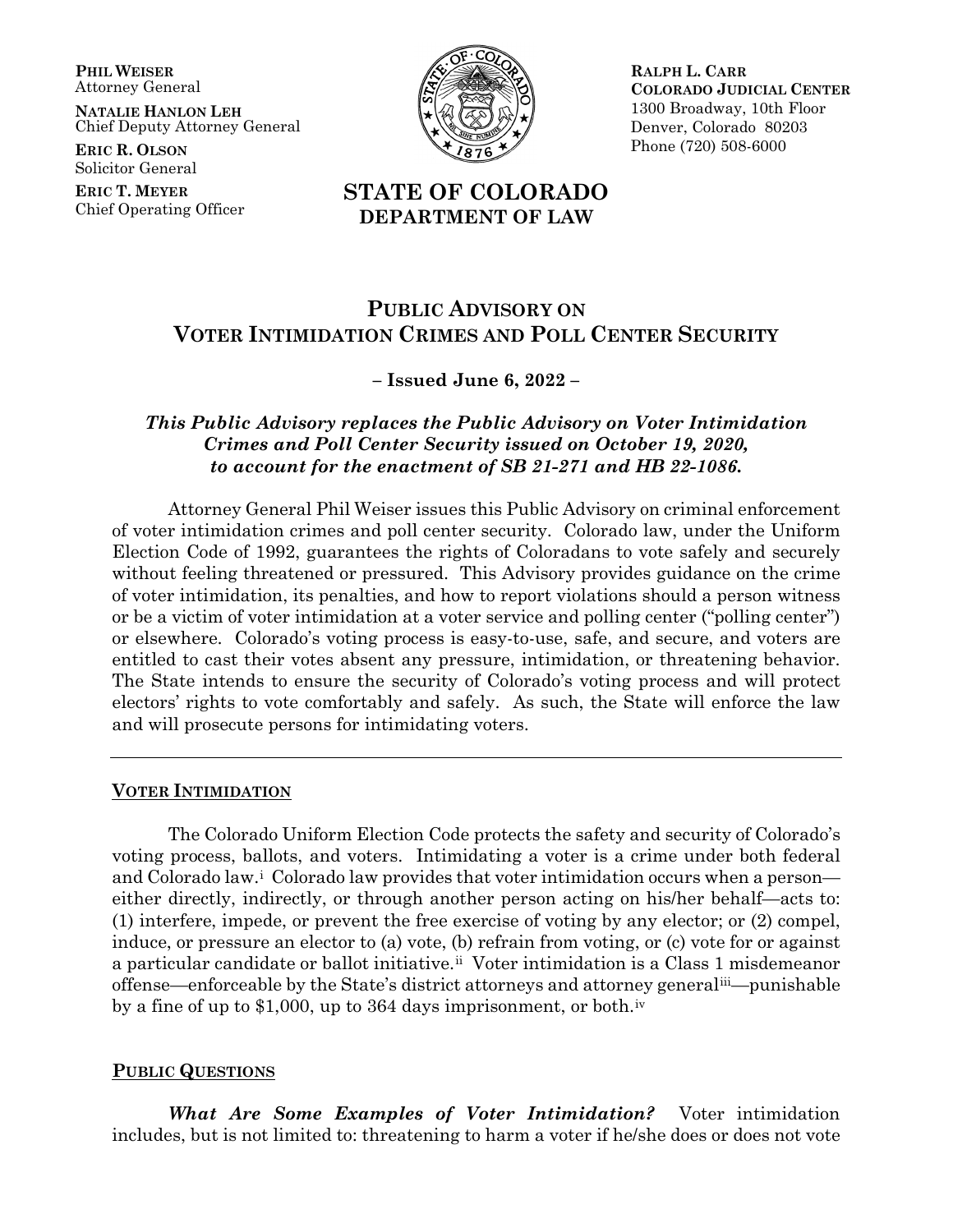Department of Law Public Advisory: Voter Intimidation Crimes and Poll Center Security Page 2

for a certain candidate; yelling at or harassing a voter to frighten him/her to either not vote at all, or to vote for or against a particular candidate or ballot measure; aggressively entering a voter's personal space to frighten or pressure the voter to influence his/her choice to vote; menacingly blocking or standing next to a polling center door or ballot drop-box to discourage a voter from entering the polling center or dropping off a mail ballot; or aggressively confronting a voter with questions or harassment about their qualifications to vote or how he/she voted in the case of a voter attempting to drop off a mail ballot. These actions are illegal voter intimidation and will not be tolerated. If you see voter intimidation occur, please report such actions to polling center election officials, local law enforcement, and the Attorney General's Office.

*Can Someone Approach Me at a Polling Center and Encourage Me to Vote for or Against a Candidate or Initiative?* No, a person may not campaign for a candidate or ballot measure inside a polling center, or within 100 feet of the building a polling center is located in.[v](#page-2-4) Regardless of the location, it is illegal for a person to threateningly or aggressively confront a voter with questions about matters such as the voter's citizenship, age, party registration, religion, or how he/she intends to vote or has voted in the case of a voter attempting to drop off a mail ballot. Such actions are illegal voter intimidation and subject to prosecution.

*Can Voter Intimidation Only Occur Inside a Polling Center?* No, any type of intimidation of a voter to influence how or whether he/she votes—whether occurring inside a polling center, outside a polling center, at a mail ballot drop-box, or even through misleading phone calls, texts, or emails to a voter—may constitute voter intimidation. Examples of illegal voter intimidation that may occur outside of a polling center include: texting voters deliberately false information about voting locations; calling voters to tell them that they must have an identification card or be vaccinated in order to vote; or brandishing a weapon in a manner to frighten and dissuade voters from entering a polling center.

*Can Any Person Simply Arrive at a Polling Center and Claim to be a "Poll Watcher*"? No. In Colorado, for a person to be a poll watcher, he/she generally must have been selected by a political party, unaffiliated or write-in candidate, or registered issue committee; have his/her name certified to the county clerk and recorder on an official list; and present his/her certificate to the election judges at the time they enter the polling center and are sworn in by the judges. Only certified, sworn poll watchers are permitted to observe certain election acti[vi](#page-2-5)ties in a polling center.<sup>vi</sup> A person may not simply show up, without certification, at a polling center and claim to be or act as if he/she is an authorized poll watcher.

*Are Poll Watchers Permitted to Pressure or Coerce Voters?* No. Poll watchers are subject to the same laws prohibiting voter intimidation as all other persons are. No person, including election officials, other voters, poll watchers, law enforcement officers, or other government officials may intimidate a voter. Poll watchers must also follow other rules and laws governing how to watch poll center activities.

*May Firearms Be Brought into a Polling Center?* It is unlawful for any person to openly carry a firearm: (1) in a polling location; (2) within 100 feet of a ballot drop-box;